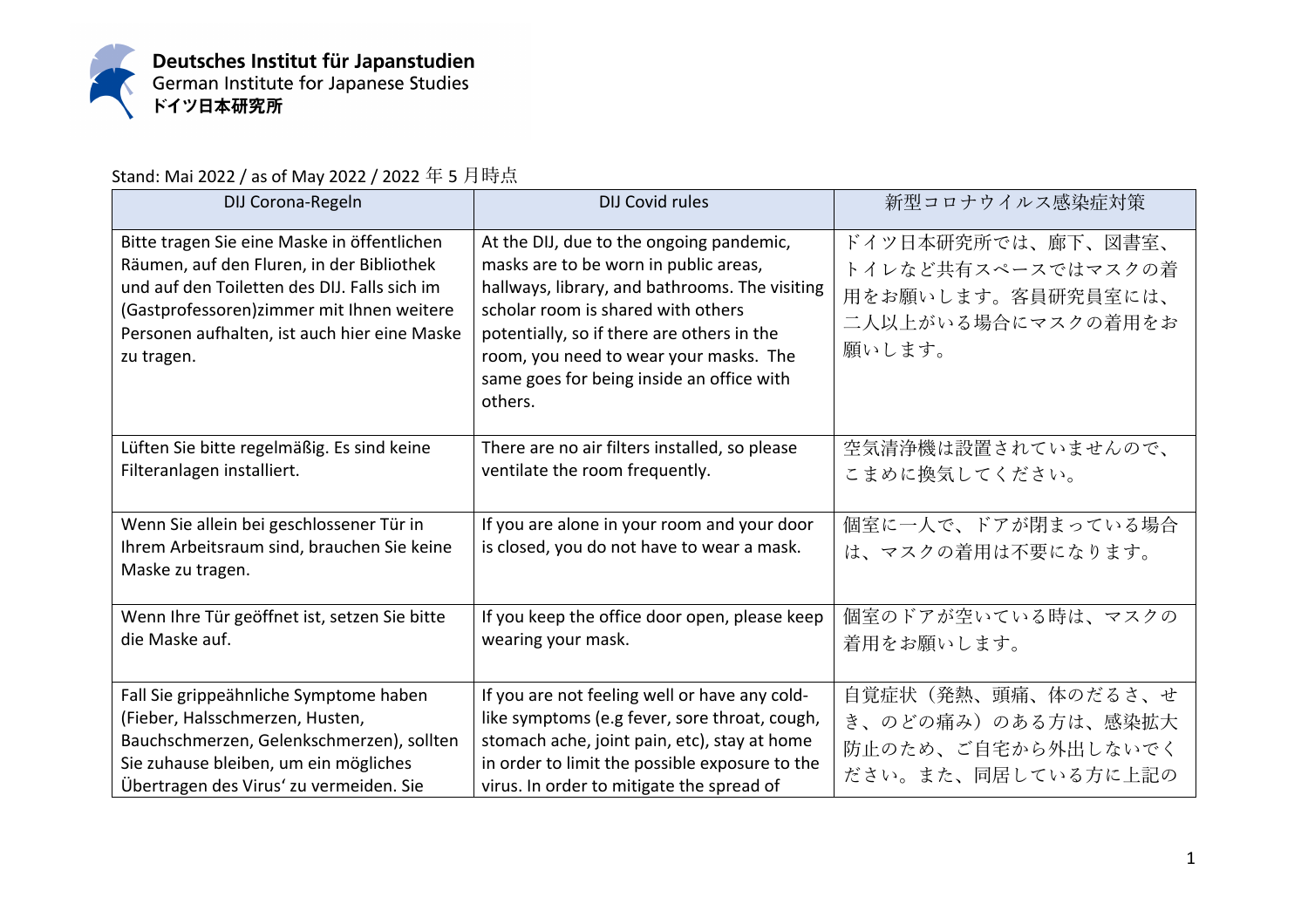

| sollten auch dann zuhause bleiben, wenn<br>jemand aus dem gleichen Haushalt<br>Erkältungssymptome zeigt. Bitte wenden Sie<br>sich an das örtliche Gesundheitszentrum.                                                                                                                                                 | transmission, persons should stay at home<br>when someone in the same household<br>displays any cold-like symptoms. Please call<br>the Tokyo Covid-19 Call Center.                                                                                         | 症状が出た時、同じく自宅待機をしてく<br>ださい。詳しいことは「かかりつけ医・<br>身近な医療機関」や「発熱相談センタ<br>一」でお聞きください。                                              |
|-----------------------------------------------------------------------------------------------------------------------------------------------------------------------------------------------------------------------------------------------------------------------------------------------------------------------|------------------------------------------------------------------------------------------------------------------------------------------------------------------------------------------------------------------------------------------------------------|---------------------------------------------------------------------------------------------------------------------------|
| Falls Sie sich mit dem Corona-Virus infiziert<br>haben, bleiben Sie bitte so lange zuhause,<br>wie es das örtliche Gesundheitszentrum<br>angeordnet hat. Ab dem Zeitpunkt, wo Sie<br>negativ Test getestet sind und Sie aus der<br>Quarantäne offiziell entlassen werden,<br>dürfen Sie das Institut wieder besuchen. | If you are infected with Covid, please stay at<br>home as long as you are told to by the local<br>health center. Only when your test result is<br>negative and you are released from the<br>quarantine officially, you may come to the<br>institute again. | 新型コロナウイルス感染症にかかった場<br>合、ご自宅等での待機をお願いしていま<br>す。地域の保健所などの指示に従ってい<br>ただきます。隔離期間が終了し、PCR検<br>査で陰性となった後、DIJ に来ることが可<br>能となります。 |
| Wir danken für Ihre Kooperation.                                                                                                                                                                                                                                                                                      | We thank you for your cooperation.                                                                                                                                                                                                                         | ご協力ありがとうございます。                                                                                                            |